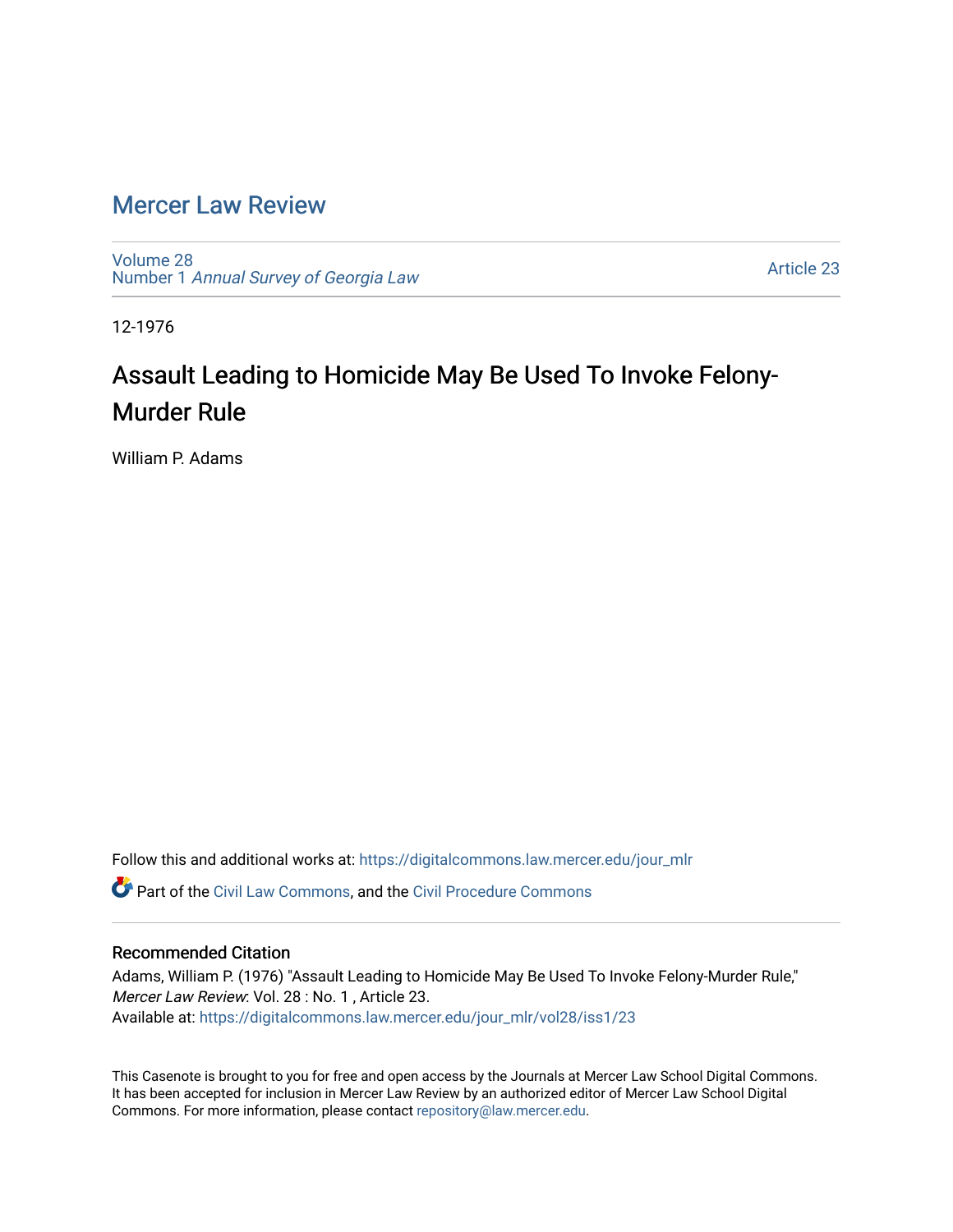## **NOTES**

### **Assault Leading to Homicide May Be Used To Invoke Felony-Murder Rule**

In Baker v. State,' the Georgia Supreme Court held that "the Georgia legislature intended felony murder to encompass all felonies as 'felony' is defined in Code  $$26-401(e)."$  The court refused to adopt the "merger" doctrine<sup>3</sup> that has been applied by some states to the felony-murder rule.<sup>4</sup> The defendant was convicted of felony murder' for the shooting death of Roger Clark and sentenced to life imprisonment.' Clark and one other person entered the defendant's bedroom before **5:30** one morning to collect a debt allegedly owed to Clark **by** the defendant. The defendant fired one shot over the heads of the intruders and then fired the fatal shot that struck Clark in the heart. The defendant testified at trial that he simply fired the shot to frighten away an unknown intruder and meant no harm to anyone.<sup>7</sup> The underlying felony supporting the defendant's felony murder conviction was the aggravated assault' committed on Clark. On appeal to the Georgia Supreme Court, the defendant contended that this was an improper application of the felony-murder rule, but his contention was rejected and his conviction was affirmed.'

The felony-murder rule existed in the early common law of England<sup>10</sup> and exists today in virtually all the states of this country." The trend has

3. 236 Ga. at 757, 225 S.E.2d at 271. The merger doctrine requires that a felonious assault which is an essential and integral element of the homicide may not be used as the underlying felony for a felony-murder conviction.

4. *See, e.g.,* People v. Wilson, 1 Cal. 3d 431, 462 P.2d 22 (1969); State v. Clark, 204 Kan. 38, 460 P.2d 586 (1969); State v. Branch, 244 Or. 97, 415 P.2d 766 (1966).

5. **GA.** CODE ANN. §26-1101(b) (1972).

6. The indictment also alleged malice murder.

7. The defendant had given two earlier statements. The first one agreed with his trial testimony. The second one stated that he knew the person in the room was Clark.

**8. GA. CODE ANN.** §26-1302 (1972).

**9.** Only three of the seven justices concurred in the opinion, written by Justice Hall. Justice Hill concurred specially in a separate opinion, Justices Jordan and Ingram concurred in the judgment only, and Justice Gunter dissented on grounds unrelated to this note.

10. Note, *The Doctrine of Merger in Felony-Murder and Misdemeanor-Manslaughter,* <sup>35</sup> **ST. JOHN's** L. REV. **109,** 110 (1960) [hereinafter cited as ST. **JOHN'S];** Tucker, *Felony Murder in Georgia: A Lethal Anachronism?,* **9 GA. ST.** BAR **J.** 462 **(1973)** [hereinafter cited as Tucker].

**11.** See the state-by-state breakdown in Tucker, *supra* note **10,** at 463ff. Tucker's article presents an excellent in-depth analysis of the felony murder rule in the United States, especially in Georgia, with emphasis on the problems presented **by** the rule.

**<sup>1. 236</sup>** Ga. 754, **225 S.E.2d 269 (1976).**

<sup>2.</sup> **236** Ga. at **758,** 225 S.E.2d at 272.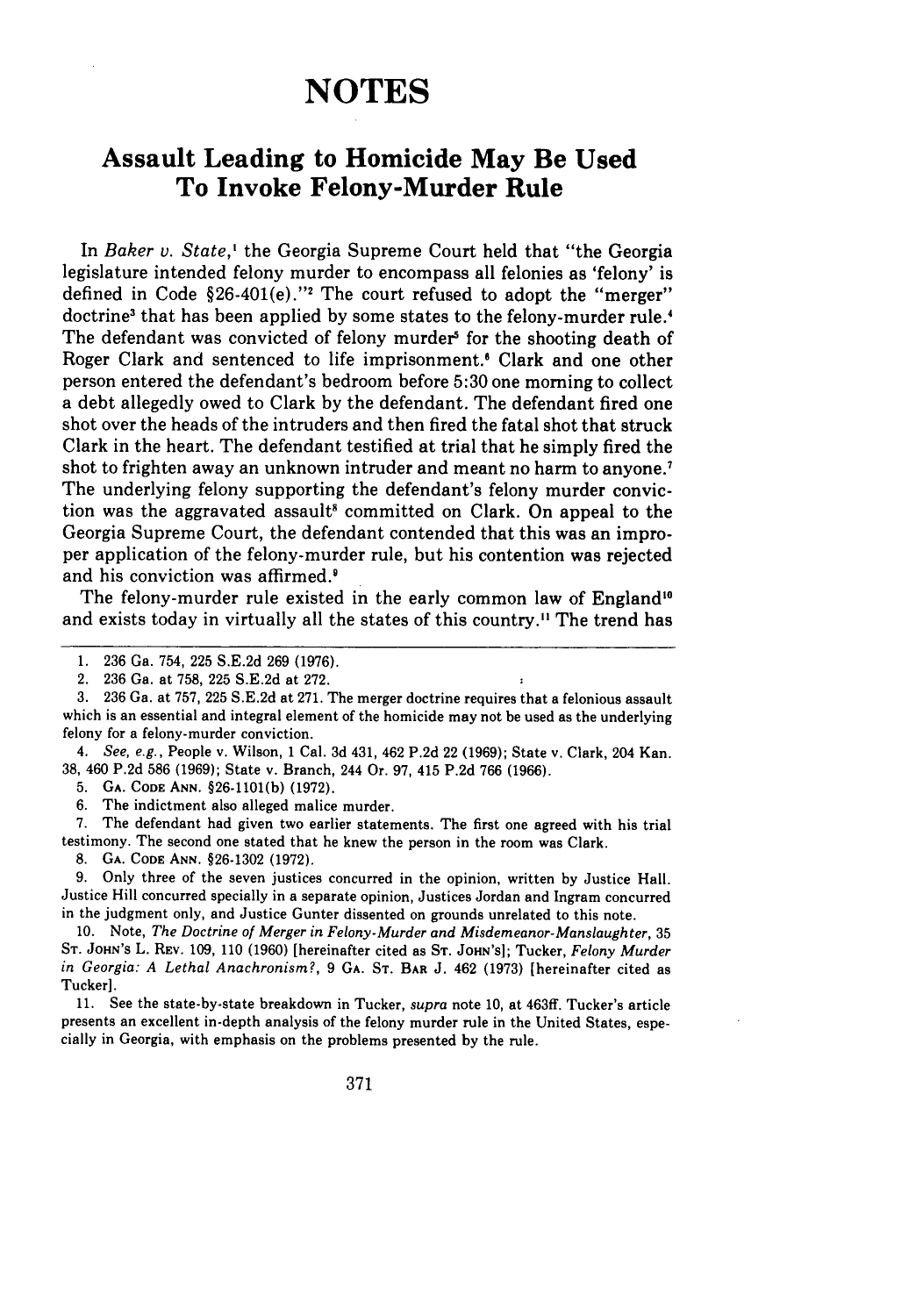been towards a restriction of the rule, both legislatively and judicially." The rule stated in its simplest form is that "[h]omicide committed while perpetrating or attempting a felony is murder."<sup>13</sup>

The purpose of the felony murder rule is to relieve the state of the burden of proving premeditation or malice whenever the victim's death is caused by the killer while the killer is committing another felony. Since a malignant purpose is established by proof of the defendant's other felony, malice is redundant with reference to the killing."

In Georgia, the murder statute<sup>15</sup> sets out the traditional definition of malice murder and defines express and implied malice. This is immediately followed by the statutory definition of the felony-murder rule: "A person also commits the crime of murder when in the commission of a felony he causes the death of another human being, irrespective of malice."

One problem, among others,<sup>16</sup> that has developed with the felony-murder rule is that of determining which underlying felonies may be used to invoke its application. In broad terms, this was the problem faced in *Baker.* More specifically, the problem was whether the felony-murder rule should be applied where the underlying felony is itself an essential element of the homicide.'" Many state legislatures have avoided this problem by stating which felonies may be used to invoke the felony-murder rule and by limiting the rule to those felonies only.<sup>18</sup> However, some states, including Georgia, have not limited the felony-murder rule in that way, and it has become necessary in some of those states to resolve the problem judicially.<sup>19</sup>

The first state to face the problem whether a felony that is an essential element of the homicide could be used to invoke the felony-murder rule was New York, which developed the "merger" doctrine at an early stage in answer to this issue.<sup>20</sup> This doctrine, simply stated, is that where a homicide results from a felonious assault, the assault is considered merged into the homicide and the entire transaction is analyzed on the basis of the presence or absence of malice. The limitation on the application of the doctrine is that the assault must be an essential and integral element of the homicide.<sup>21</sup> The basic premise is that such a holding is necessary if the

20. **ST. JOHN'S,** *supra* note **10,** at **117.**

<sup>12.</sup> Tucker, supra note 10, at 462.

**<sup>13.</sup>** R. **PERKINS, CRIMINAL LAw 35 (1957).**

<sup>14.</sup> State v. Branch, 244 Or. **97,** 415 **P.2d** 766, **767 (1966).**

**<sup>15.</sup> GA. CODE ANN. §25-1101 (1972).**

**<sup>16.</sup>** See Tucker, supra note **10,** at 466.

**<sup>17.</sup>** The supreme court in Baker called this the "merger problem." **236** Ga. at **755, 255 S.E.2d** at **271.** Although Baker also discusses what it called the "nondangerous felony problem," *id.,* **225 S.E.2d** at **270,** the facts of the case presented only the problem of merger.

**<sup>18.</sup>** *See* Tucker, *supra* note **10,** at 463, n. 12; **ST. JOHN'S,** *supra* note **10,** at 114.

**<sup>19.</sup>** *See* Annot., 40 A.L.R.3d 1341 **(1971)** for an exhaustive annotation on this problem.

<sup>21.</sup> *Id.* at **118.**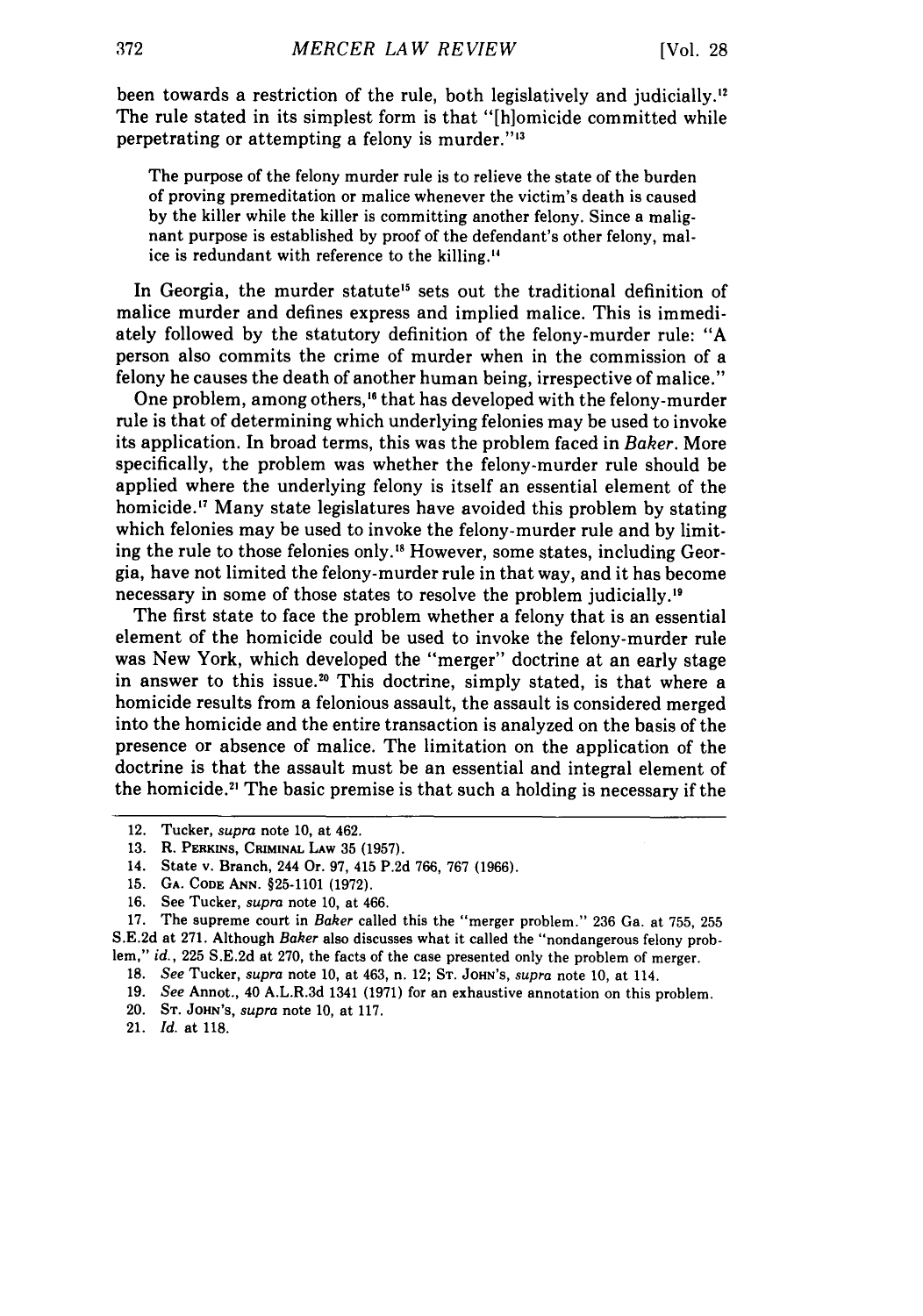distinction between murder and manslaughter is to be maintained intact; $x$ without this holding, all homicides that are preceded by some type of felonious assault, as most of them are, would automatically, by operation of law, be converted into murder, regardless of the elements of passion, deliberation and premeditation.<sup>23</sup> As Chief Judge Cardozo said in *People v. Moran:2*

Homicide is murder in the first degree when perpetrated with a deliberate and premediatated design to kill, or, without such design, while engaged in the commission of a felony. To make the quality of the intent indifferent, it is not enough to show that the homicide was felonious, or that there was a felonious assault which culminated in homicide. [cite omitted] Such a holding would mean that every homicide, not justifiable or excusable, would occur in the commission of a felony, with the result that intent to kill and deliberation and premeditation would never be essential. [cite omitted] The felony that eliminates the quality of the intent must be one that is independent of the homicide and of the assault merged therein, as, e.g., robbery or larceny or burglary or rape.<sup>25</sup>

For these reasons, the New York courts have long held that "the precedent felony must constitute an independent crime not included within the resulting homicide."26

This problem has arisen in numerous other states where felony-murder statutes have left open an interpretation on this point. Those states have almost unanimously adopted the rationale of the merger doctrine and have held that the felony-murder rule does not apply where the felony is an offense included within the homicide.<sup>27</sup> In *State v. Essman*,<sup>28</sup> the Arizona Supreme Court held that "[tihe felony murder doctrine does not apply where the felony is an offense included in the charge of homicide. The acts of assault merge into the resultant homicide, and may not be deemed a separate and independent offense which could support a conviction for felony murder."<sup>29</sup> In *People v. Ireland*,<sup>30</sup> the California Supreme Court adopted the rationale of the merger doctrine and noted that, otherwise, the operation of the felony-murder rule could be extended

"beyond any rational function that it is designed to serve." [cite omitted] To allow such use of the felony-murder rule would effectively preclude the

- 28. 98 Ariz. 228, 403 P.2d 540 (1969).
- 29. *Id.* at \_\_\_\_, 403 P.2d at 545.
- 30. 70 Cal.2d 522, 75 Cal. Rptr. 188, 450 P.2d 580 (1969).

<sup>22.</sup> PERKINS, *supra* note 13, at 36; Tucker, *supra* note 10, at 469.

<sup>23.</sup> People v. Wagner, 245 N.Y. 143, 156 N.E. 644 (1927); Corcoran, *Felony-Murder in New York,* 6 **FORDHAM** L. REV. 43, 48 (1937).

<sup>24. 246</sup> N.Y. 100, 158 N.E. 35 (1927).

<sup>25.</sup> *Id.* at \_\_\_\_, 158 N.E. at 36.

<sup>26.</sup> People v. Wagner, 245 N.Y. 143, ..., 156 N.E. 644, 646 (1927).

<sup>27.</sup> *See* Annot., 40 A.L.R.3d 1341 (1971) for lists of the states and cases so holding.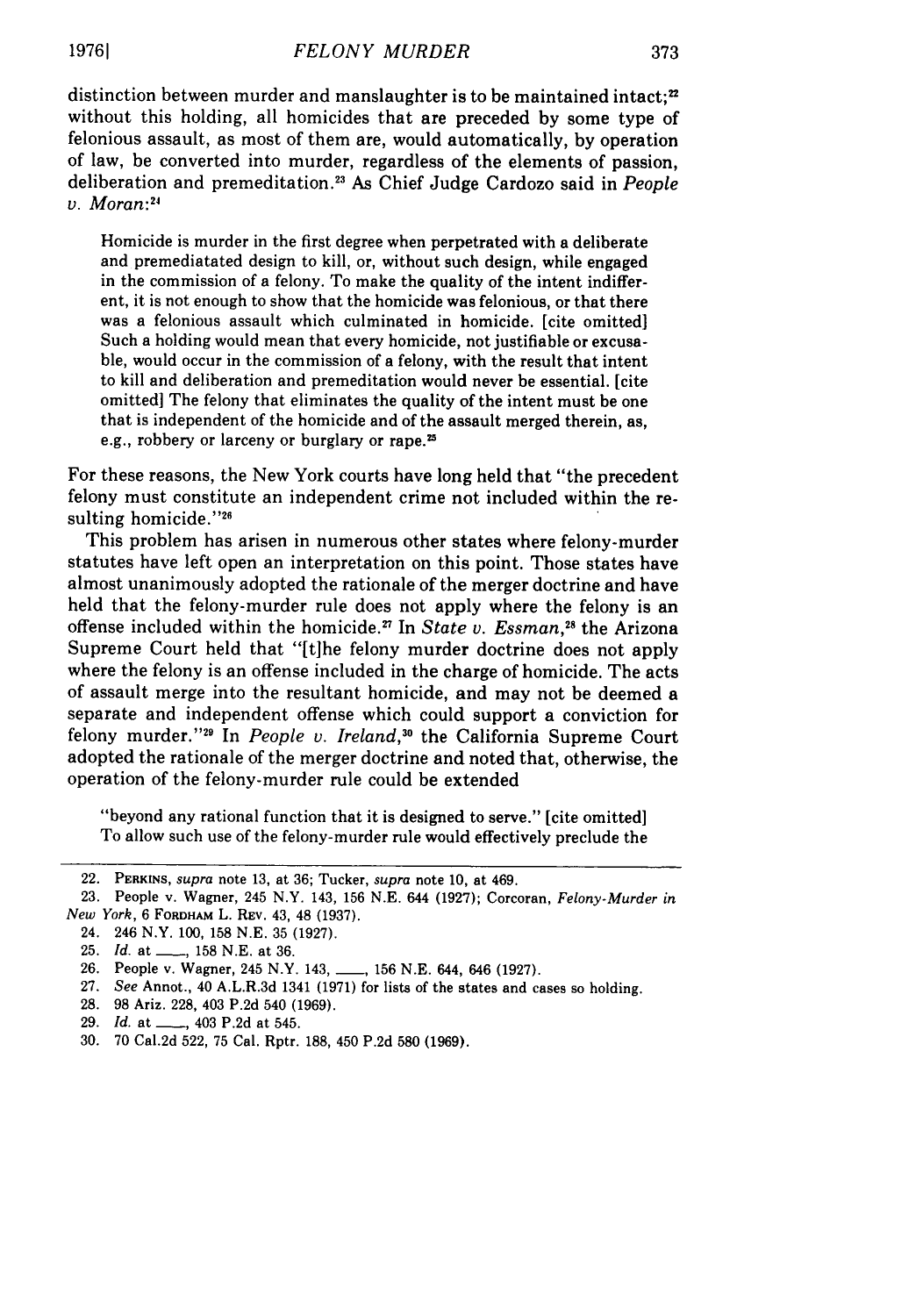jury from considering the issue of malice aforethought in all cases wherein homicide has been committed as a result of a felonious assault-a category which includes the great majority of all homicides. This kind of bootstrapping finds support neither in logic nor in law."

Although the felony-murder rule has existed virtually throughout Geor**gia's** history in a form subject to interpretation of appropriate underlying felonies,3 2 the precise issue presented **by** the merger doctrine had never been directly addressed **by** the Georgia appellate courts before the *Baker* decision.13 To be sure, there are Georgia appellate opinions affirming felony-murder convictions where the precedent felony was a felonious assault<sup>34</sup> and where such jury instructions have been approved.<sup>35</sup> These opinions could be said to have implicitly resolved the issue.<sup>36</sup> However, neither in these decisions nor in any others in Georgia does it appear that the problem presented **by** the merger doctrine has ever been raised **by** litigants or directly discussed **by** the courts. An issue of such significance cannot be said to have been resolved **by** decisions in which it was neither raised nor addressed.

Rejecting the application of the merger doctrine to the felony-murder statute in Georgia, the court in *Baker* relied heavily on its construction of the Georgia homicide statutes.<sup>37</sup> After acknowledging the existence of the merger problem and a few of the authorities which discuss it,<sup>38</sup> the court held that the narrow definition of manslaughter in the Georgia statutes, coupled with an absence of a "reckless" or "negligent" homicide statute in Georgia,39 precludes application of the merger doctrine and requires the conclusion that the Georgia legislature intended the felony-murder statute to encompass all felonies as defined in Georgia law.<sup>40</sup> The court stated that an unlawful homicide that is not malice murder or felony murder must come under one of the manslaughter statutes if it is to be punished. The court found a problem with this situation in that a death caused **by** a felony can fall under the manslaughter statutes only if the homicide is committed in passion, in which case it is voluntary manslaughter. In addi-

**<sup>31.</sup>** *Id.* at **- , 75** Cal. Rptr. at **198,** 450 **P.2d** at **590.**

**<sup>32.</sup>** Tucker, *supra* note **10,** at 474-475.

**<sup>33.</sup>** The court in Baker does not characterize the case as one of first impression in Georgia but does note that it raises "some real problems in the felony murder concept," **236** Ga. at **755, 225 S.E.2d** at **270,** and does not cite a single Georgia case that has discussed this problem.

<sup>34.</sup> *See* Leutner v. State, **235** Ga. **77, 218 S.E.2d 820 (1975),** Cain v. State, **232** Ga. 804, **209 S.E.2d 158** (1974).

**<sup>35.</sup>** *See* Teal v. State, 122 Ga. **App. 532, 177 S.E.2d** 840 **(1970).**

**<sup>36.</sup>** Tucker, *supra* note **10,** at **479.**

**<sup>37.</sup> GA. CODE ANN. §§26-1101, 26-1102, 26-1103 (1972).**

**<sup>38.</sup>** However, the court did not discuss or even cite a single other opinion which has faced this issue.

**<sup>39.</sup>** *But cf.,* **GA. CODE ANN. §68A-903** (Supp. **1976)** on homicide **by** vehicle.

<sup>40.</sup> The court cites Tucker, *supra* note **10,** at 482, as supportive of its conclusion on legislative intent.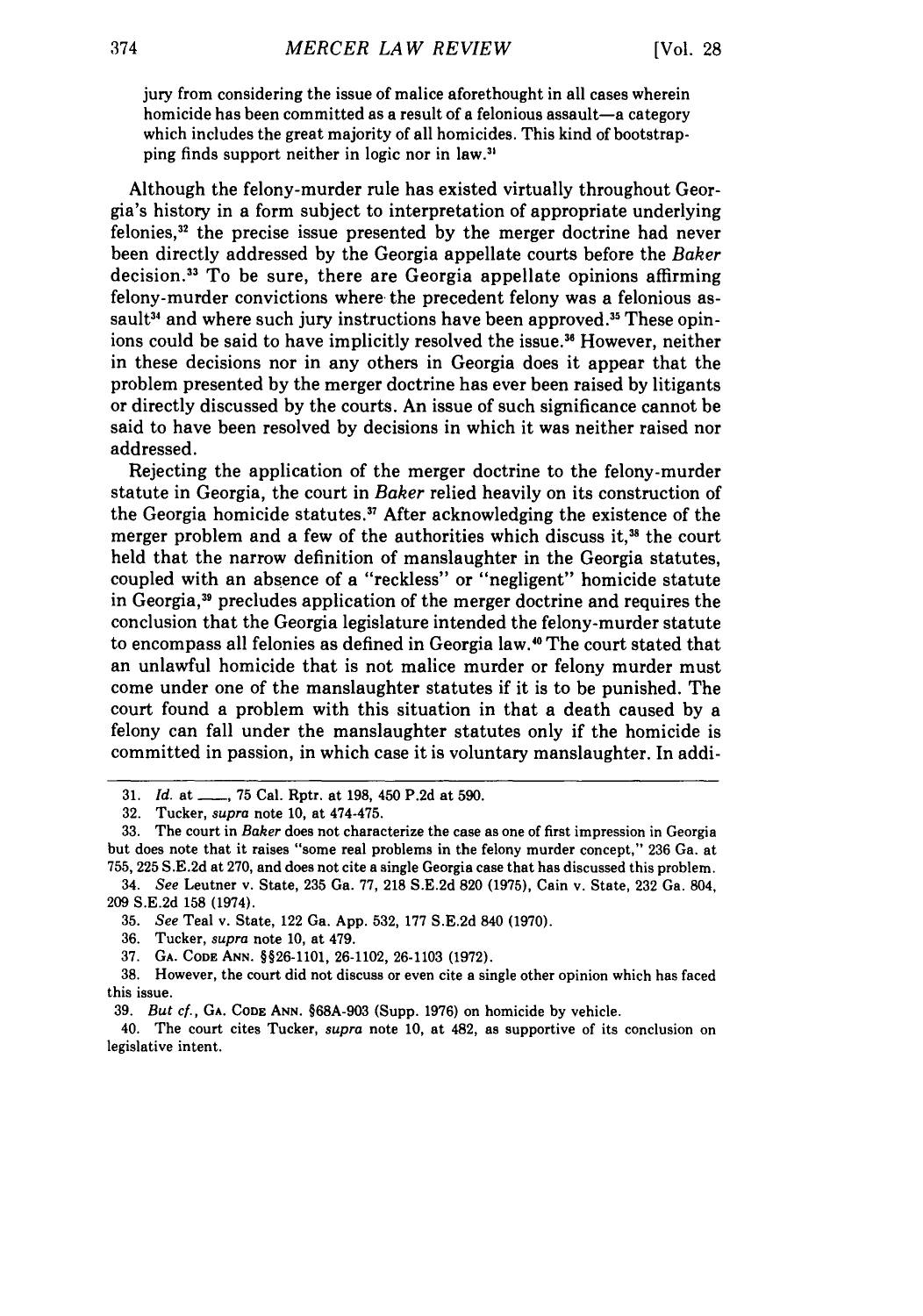tion, the court stated that Georgia does not have a "reckless homicide" or "negligent homicide" statute. The court thus perceived a void in the Georgia law of homicide wherein could fall certain unlawful homicides caused by felonies unaccompanied by passion yet failing to meet the traditional requirements of malice murder. To fill this void, the court turned to the felony-murder statute and held that anytime a homicide is preceded by an aggravated assault, as defined in Georgia Code §26-1302, it is automatically murder, regardless of malice.

The underpinning of the court's opinion in *Baker* appears to be the void the court perceived in Georgia law-a void it felt was at least partly due to the absence of a "reckless homicide" statute. The weakness with this is that in Georgia the murder statute states that the necessary malice aforethought for a murder conviction "shall be implied where no considerable provocation appears, and where all the circumstances of the killing show an abandoned and malignant heart."'" Implied malice has long been interpreted in Georgia to include conduct that evinces a reckless disrsgard for human life showing a wanton and reckless state of mind such as to be the equivalent of a specific intent to kill.<sup>42</sup> This presumption of malice can come about especially where there is a deadly weapon involved in the homicide.<sup>43</sup> Even though the court says there is no "reckless homicide" statute in Georgia, under established case law in this state a reckless killing can certainly be murder on the basis of malice without the need to resort to the felony-murder rule. In *Baker,* the supreme court has ignored logic and authority and has eliminated the requirement of malice in those homicides resulting from a felonious assault; in doing so it drastically changed the Georgia law of homicide." Henceforth, any homicide preceded by a felonious assault will automatically, by operation of law, be converted into murder, regardless of the elements of premeditation, deliberation, and passion. The state need prove only the assault and will no longer need to prove malice aforethought to secure a murder conviction.<sup>45</sup>

The *Baker* decision also has the effect of altering the law of voluntary manslaughter in Georgia.<sup>46</sup> This effect is best illustrated by the plight of a trial judge who must charge a jury in a situation where a defendant, as a result of sudden, violent and irresistible passion, has committed an assault

44. *See* Wallace v. State, 216 Ga. 180, 115 S.E.2d 338 (1960).

<sup>41.</sup> **GA. CODE ANN. §25-1101 (1971).**

<sup>42.</sup> Carrigan v. State, 206 Ga. 707, 58 S.E.2d 407 (1950); Myrick v. State, 199 Ga. 244, 34 **S.E.2d** 36 (1945); Collier v. State, 39 Ga. 31 (1868); Keye v. State, 136 Ga. App. 707, 222 S.E.2d 172 (1975).

<sup>43.</sup> Favors v. State, 234 Ga. 80, 214 S.E.2d 645 (1975); Wilburn v. State, 230 Ga. 675, 198 S.E.2d 857 (1973); Ogletree v. State, 209 Ga. 413, 73 S.E.2d 201 (1952); Plummer v. State, 200 Ga. 641, 38 S.E.2d 411 (1946).

<sup>45.</sup> The court, in its opinion, makes reference to the "bootstrapping" characteristics of this practice. 236 Ga. at 755-56, 225 S.E.2d at 271. *See* People v. Ireland, 70 Cal.2d 522, 450 P.2d 580, 590 (1969).

<sup>46.</sup> *See* Tucker, *supra* note 10, at 469; R. **PERIUNS,** CRIMINAL **LAW** 36 (1957).